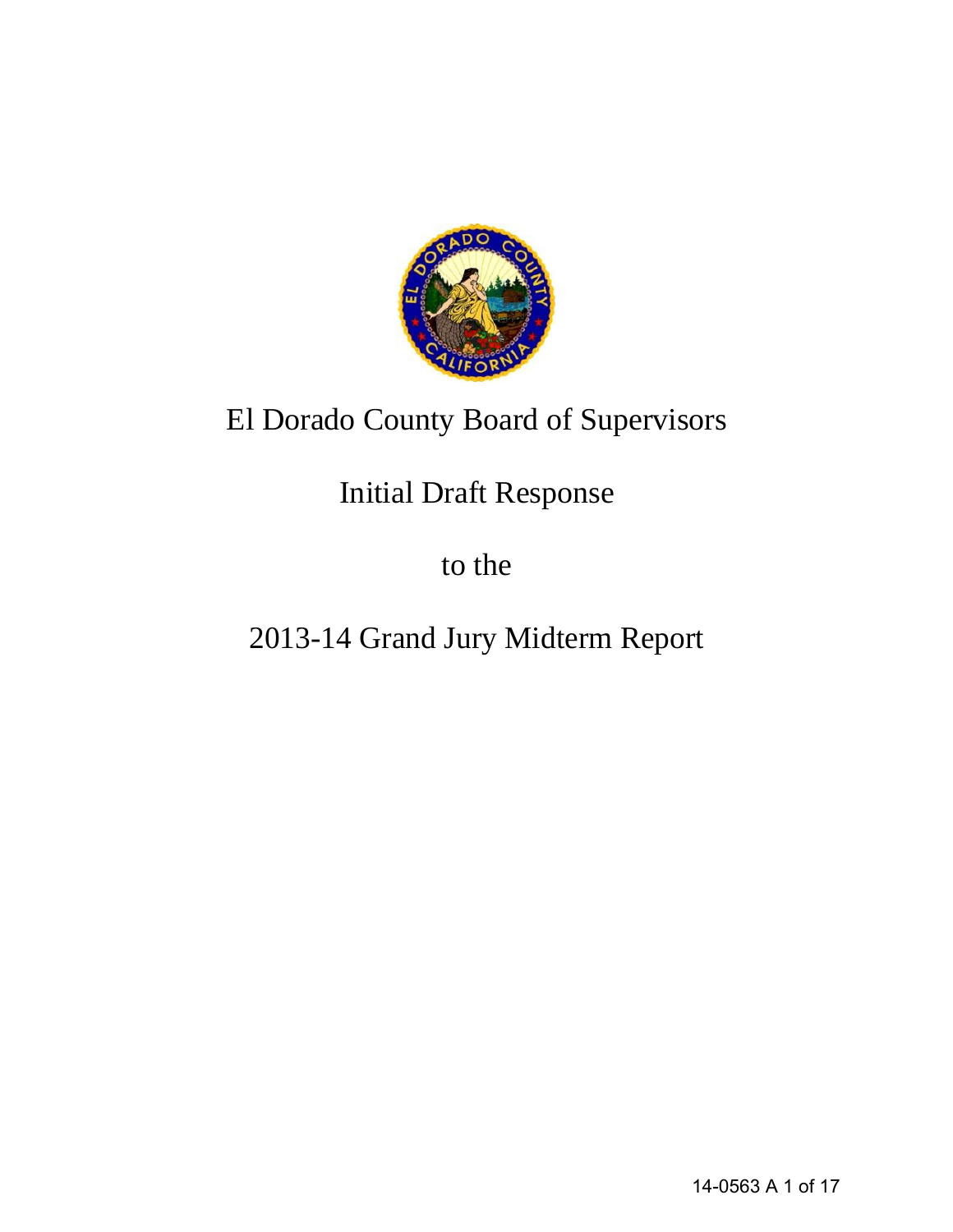## **EL DORADO COUNTY GRAND JURY, 2013-2014 REPORT NUMBER 13/14-01**

## *WHERE IS THE IOWA HILL MONEY FROM SMUD?*

## **Reason for the Report:**

Many residents in the Camino area of El Dorado County have complained that their area did not receive the monetary proceeds it deserved under the 2005 El Dorado County-Sacramento Municipal Utility District (SMUD) Cooperation Agreement concerning the building of the Iowa Hill Development by SMUD.

## **Background:**

Since 1957, SMUD has operated a series of electricity-producing dams and reservoirs within El Dorado County. These facilities must be licensed by the Federal Energy Regulatory Commission (FERC). In 2004, SMUD applied to re-license its facilities, as well as propose a new project, the Iowa Hill Pumped Water Storage Facility, that would be located in the Camino area.

The Iowa Hill Facility would pump water from the SMUD-operated Slab Creek Reservoir to the top of Iowa Hill, located 1800 feet above the reservoir, store the water for brief periods of time then release the water through pipes back down to Slab Creek Reservoir to produce electricity.

SMUD sought to have El Dorado County's approval for both the re-licensing of its current facilities and the Iowa Hill Project by paying certain sums of money on an installment basis to the County.

## **2013-2014 Grand Jury Actions:**

- The 61-page agreement and its exhibits between SMUD and the County were reviewed and pertinent provisions of the agreement were analyzed.
- County records were reviewed.
- Members of the past and present County Board of Supervisors were interviewed.
- An evaluation was made as to how monies in the agreement were to be distributed.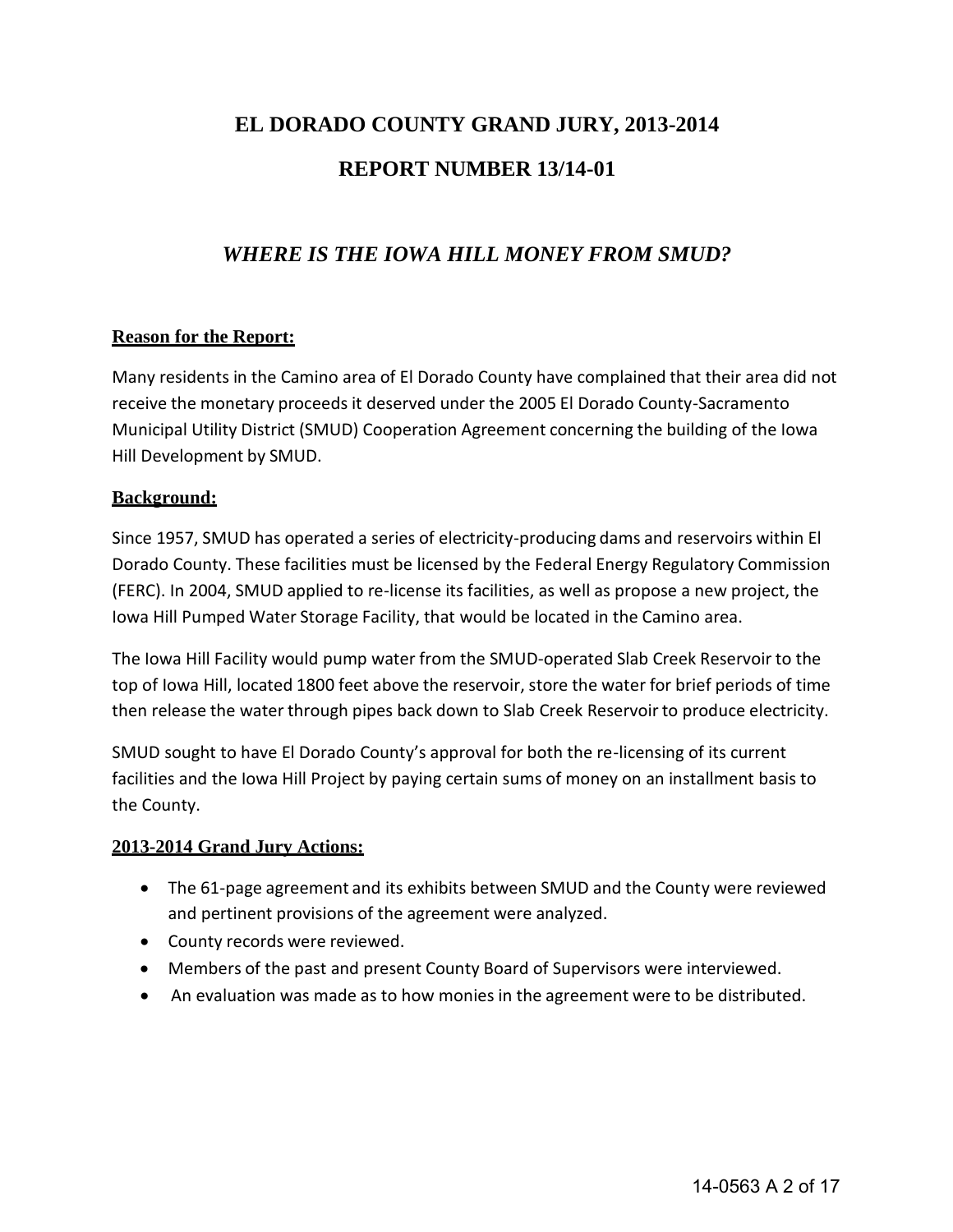## **Grand Jury Findings:**

1. The agreement was entered into as a supplement to earlier agreements between SMUD and the County in 1957 and 1961 regarding the use and operation of the Upper American River Project (UARP) for electric power and water.

## **Response: The respondent agrees with the finding.**

2. In 2005 SMUD had to be re-licensed by the Federal Energy Regulation Commission (FERC) to continue operating in the UARP. Under the agreement, SMUD obtained assurances that the County and certain water agencies and districts within the County would not object to the re-licensing. SMUD would continue to plan the building of the Iowa Hill Pumped Storage project.

## **Response: The respondent agrees with the finding.**

- 3. The County was, and is, to receive from SMUD certain different amounts of money pursuant to the agreement. The monies agreed to are as follows:
	- a) \$2,600,000 payable in two installments; the second installment to be paid not later than August 1, 2012 (already paid)
	- b) \$590,000 per year after issuance of the new license (already paid).
	- c) \$250,000 upon SMUD issuing a "Notice of Intention to Proceed" with the Iowa Hill project.
	- d) \$50,000 per year after the issuance of the "Notice to Proceed."
	- e) An amount not to exceed \$2,000,000 for socioeconomic impacts of the building of the

Iowa Hill project; such money not to be paid prior to construction.

## **Response: The respondent agrees with the finding.**

3. The County has received payments under items 3a and 3b above, but as SMUD has not issued a Notice of Intention to Proceed with the Iowa Hill Development, no funds have been paid under items 3c, 3d, and 3e.

## **Response: The respondent agrees with the finding.**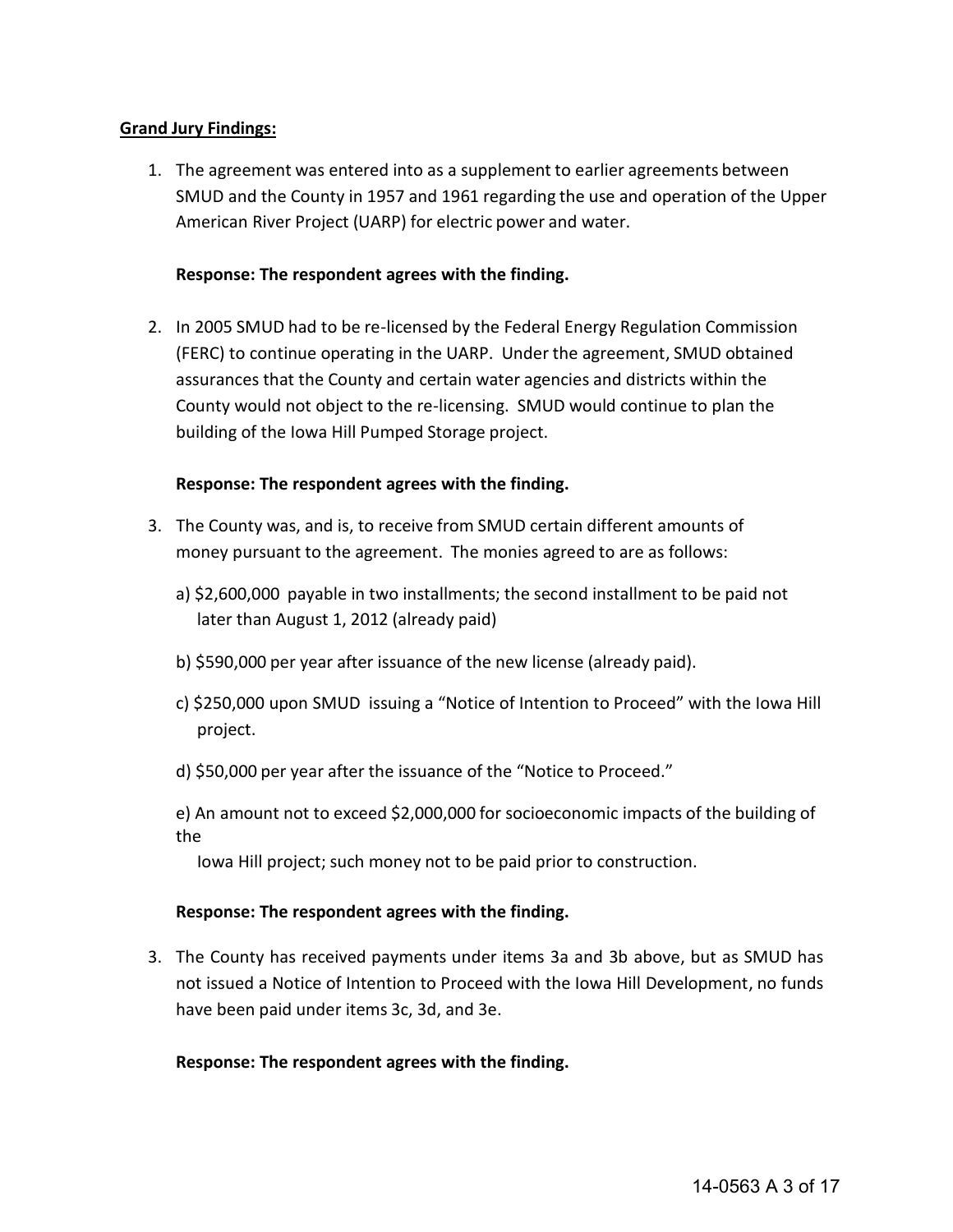5. The agreement describes, relative to items 3 and 4 above, to whom and on what such monies should be spent. Section 4.4 of the contract addresses those issues with the following language: "SMUD's payment as described in Section 4.3 are to be utilized by the County in order to minimize, avoid, or mitigate socioeconomic impacts attributable to the construction of the Iowa Hill Development within those areas of the County affected by such construction. The determination of which specific uses of payments by SMUD under Article IV and consistent with the limitations of the Section are to be made

by the County in its sole discretion."

## **Response: The respondent agrees with the finding.**

## **Grand Jury Evaluation of Findings:**

Because the monies under items 3c and 3d have not yet been paid, but presumably will be paid, the Grand Jury believes it is important to render its opinion as to the meaning of the quoted contract language above to help avoid confusion after the project has been constructed and the socioeconomic impact monies are to be distributed.

The Grand Jury understands that all sentences within a contract have meaning and importance. This leads to the conclusion that the agreement does not simply call for the County to spend this money in any way it sees fit as some have suggested. This sole discretion language is

clearly tempered by the sentence indicating that the money is to recompense for socioeconomic impacts within the affected area. Iowa Hill is within the Camino/Apple Hill area of El Dorado County.

The Grand Jury understands that no funds have been paid relative to item 3e above, and no funds will be paid until after completion of construction and assessment of socio economic impact pursuant to Exhibit I of the agreement. At that time an amount up to \$2,000,000 will be paid by SMUD to the County for the socioeconomic impacts of the construction of the Iowa Hill project.

## **Grand Jury Recommendations:**

Residents of the Camino area should be notified by the Board of Supervisors of these findings. The County should also notify these residents when SMUD issues a Notice of Intent to Proceed with the Iowa hill Development and continue to advise these residents of the County's receipt of funds under the contract. The County should take steps to ensure that residents have the opportunity to be advised of and participate in decisions about how funds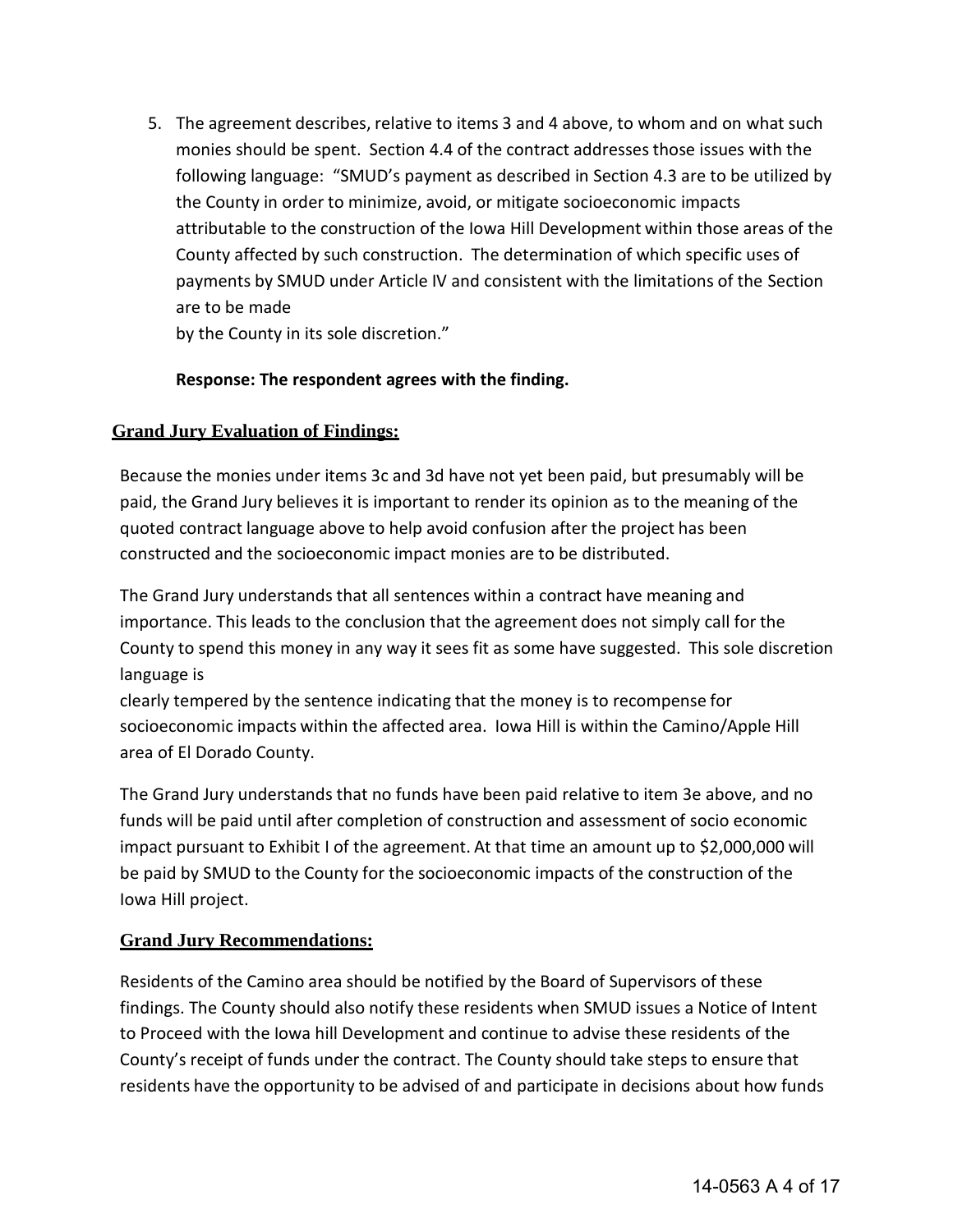received under this contract are to be spent.

## **Response: The recommendation has not yet been implemented, but will be implemented in the future.** The County supports the concept of helping to notify residents of the project, as well as opportunities to participate in funding decisions. Specific notification measures will depend on the timing of the project and available resources.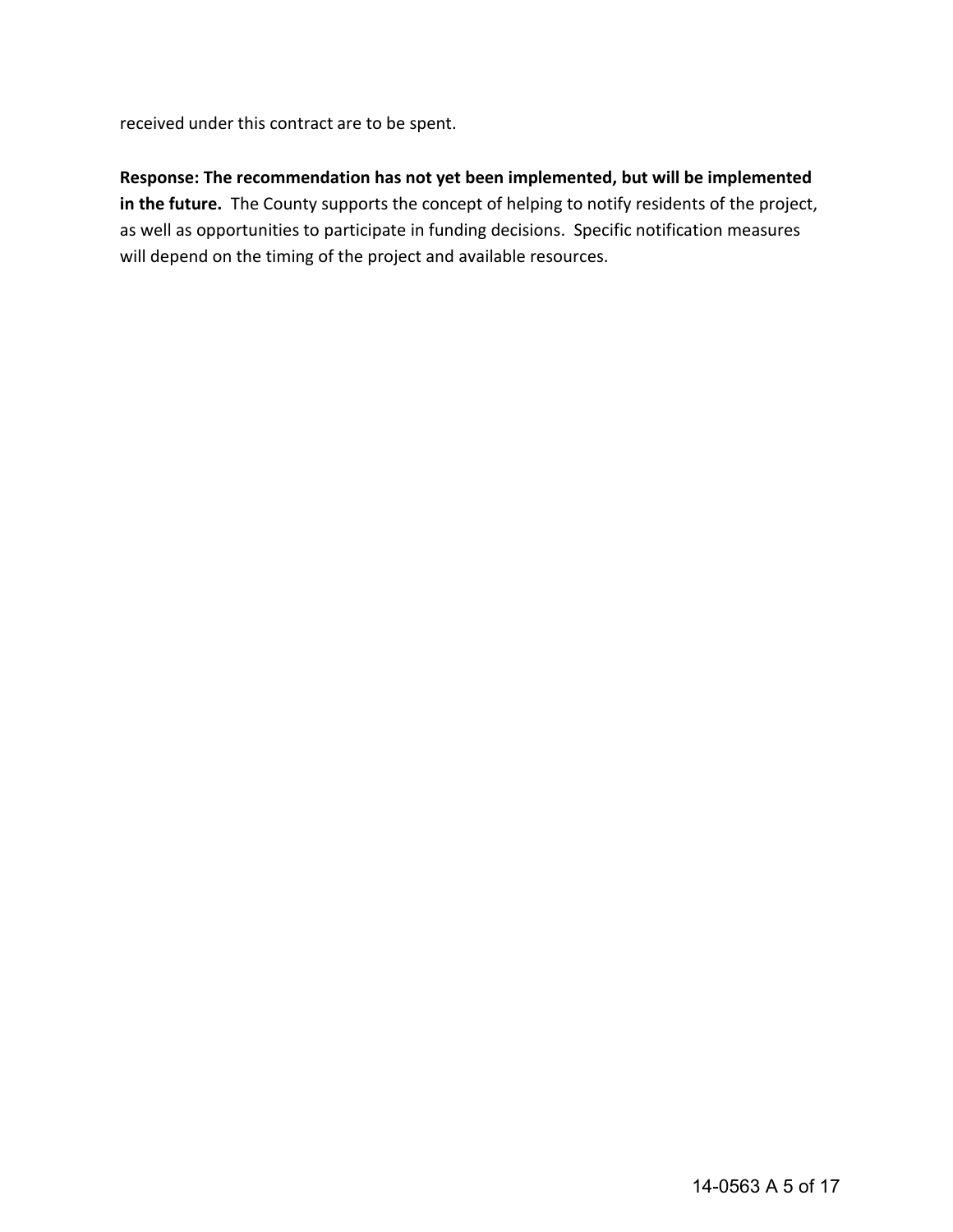## **EL DORADO COUNTY GRAND JURY, 2013- 2014**

## **REPORT NUMBER 13/14- 02**

## *EL DORADO COUNTY JAILS INSPECTIONS*

## **Reason for the Report**

Each year, the grand jury is mandated by California Penal Code §919(b) to "inquire into the conditions and management of the public prisons within the county."

#### **Background**

The South Lake Tahoe and Placerville jails are relatively older facilities, and house county inmates, as well as other inmates that have come to our two jails as a result of the California State Public Safety Act / Assembly Bill 109 (AB 109) authorized in April, 2011.

The original South Lake Tahoe jail was built in 1973 and Placerville jail in 1988. While the original jail was constructed in 1973, the majority of the facility currently in use is an addition which was erected during approximately the same time frame as the Placerville Jail.

## **2013-2014 Grand Jury Actions**

This grand jury conducted on-site inspections of the South Lake Tahoe Jail September 23, 2013, and the Placerville Jail on October 21, 2013. At the time of our visits, the jails were at approximately ¾ capacity; South Lake Tahoe at 114 inmates with a capacity of 158, and Placerville housing 243 inmates with a capacity of 311. We interviewed staff regarding the condition and management of the facilities.

## **Grand Jury Findings**

1. Staff at both jails identified several negative impacts to inmate populations due to California AB 109.

**Response: The respondent agrees with the finding.**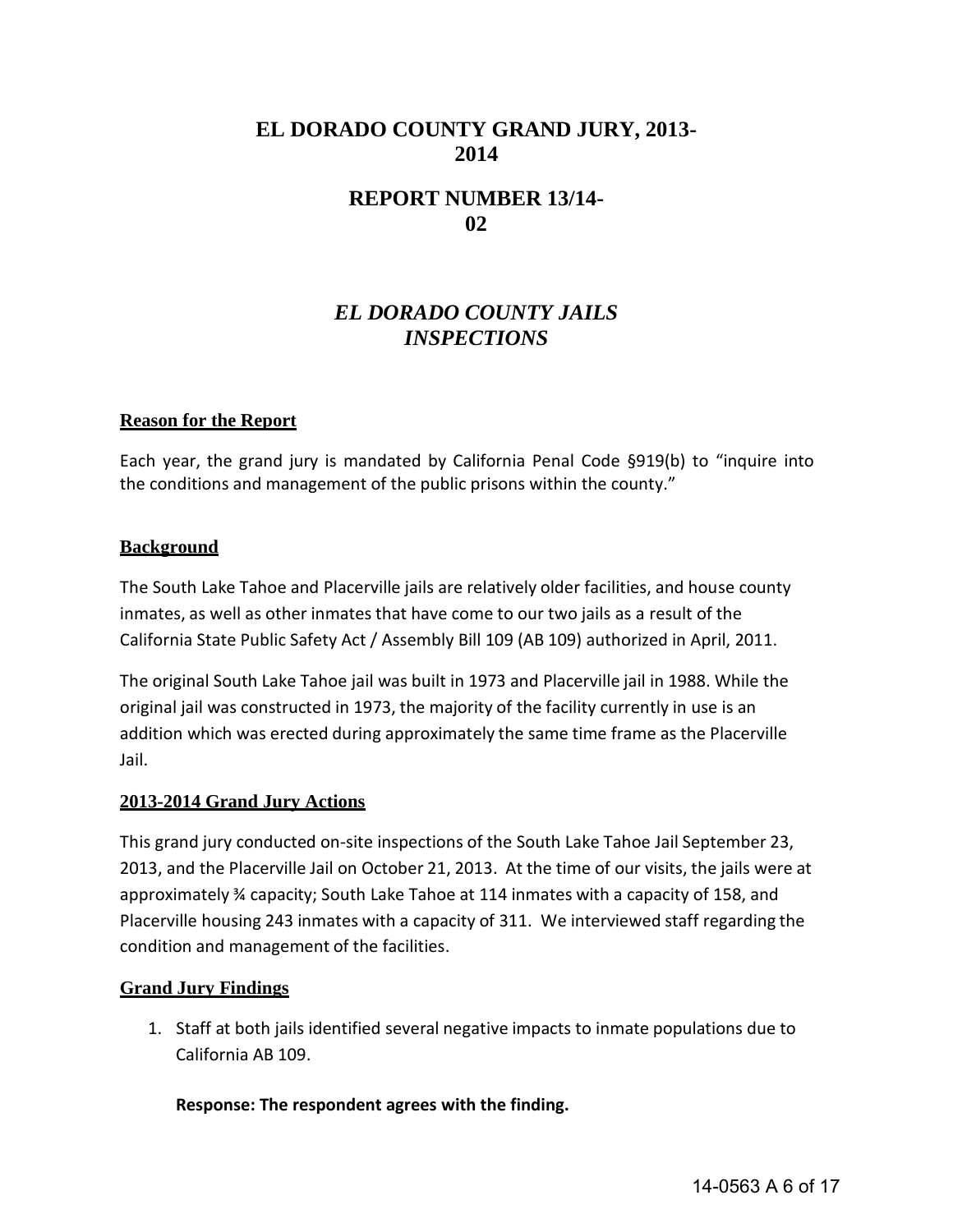2. In spite of their ages, both facilities appeared to be clean and well maintained.

## **Response: The respondent agrees with the finding.**

3. Both jails appeared to be well managed and staff morale seemed to be good. Staff indicated that maintaining adequate female staff has been a problem at both jails, but recent aggressive recruitment efforts have been effective in alleviating that problem.

## **Response: The respondent agrees with the finding.**

4. Staff reported that turnover has been a problem at the South Lake Tahoe Jail and to a lesser degree in Placerville.

## **Response: The respondent agrees with the finding.**

5. Staff commented that inmates with mental health issues, as well as older and homeless inmates, are an ongoing problem. One staff comment was that jails have become a repository for people with mental health issues.

## **Response: The respondent agrees with the finding.**

7. Several inmate programs are offered, including substance abuse, life skills, culinary arts (to include state culinary certification), GED education, and religious services.

## **Response: The respondent agrees with the finding.**

6. Medical services are out-sourced to the California Forensic Medical Group.

## **Response: The respondent agrees with the finding.**

7. 15% of meals are special diets (religious, diabetic, vegetarian, etc.).

## **Response: The respondent agrees with the finding.**

8. Staff at the Placerville facility reported that an additional room where attorneys can meet confidentially with clients is needed because of the lengthy time attorneys must wait to use current rooms. It was noted that the pass-through slot in the existing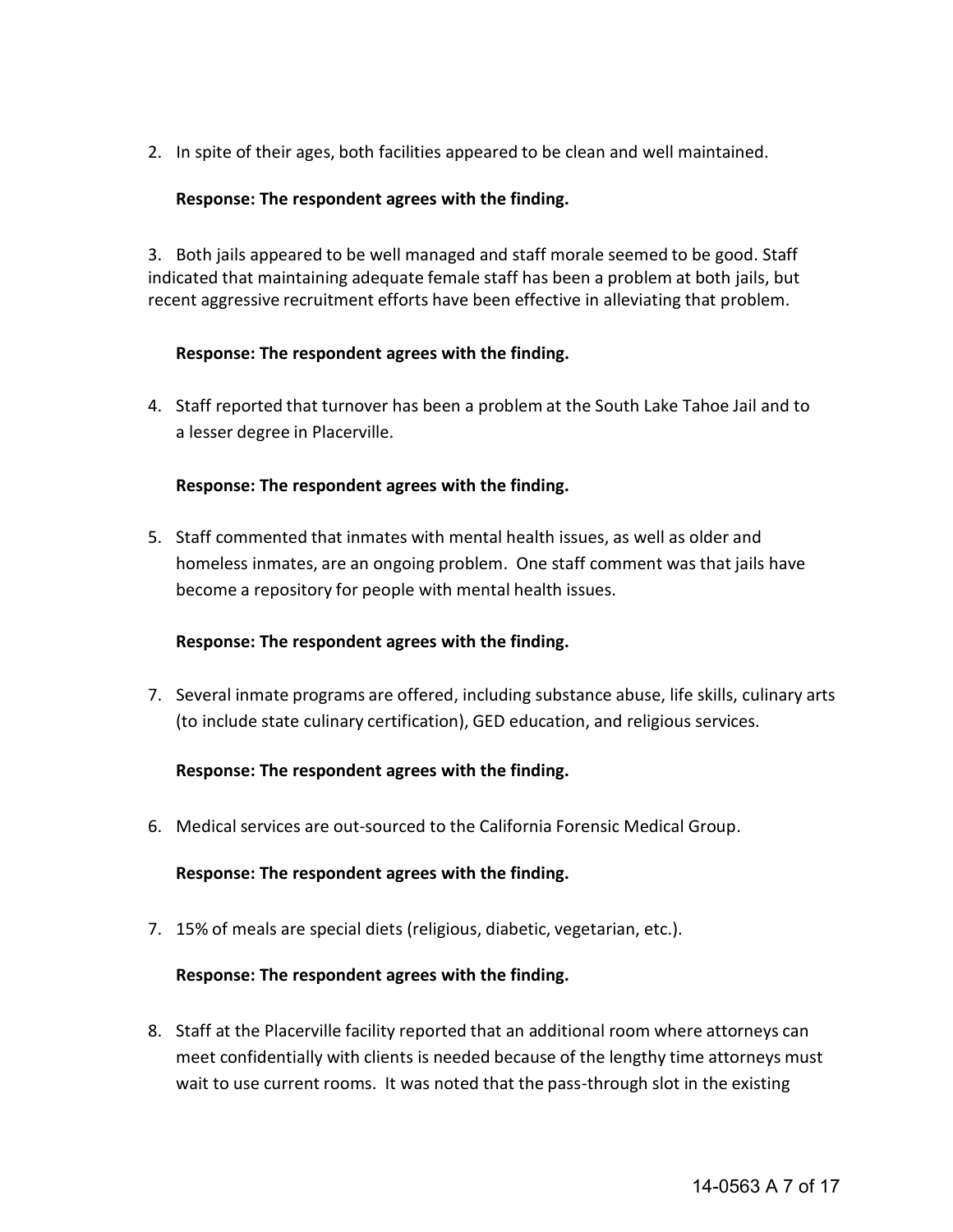attorney rooms were quite small (only 4 or 5 pages at a time), and often adds much time to a visit as the transfer of paper back and forth does not easily accommodate typical paperwork.

## **Response: The respondent agrees with the finding.**

## **Grand Jury Evaluation of Findings**

As noted in Finding #1, the implementation of AB 109 has created several negative impacts to inmate populations at both of our jails. Since these problems are serious, and affect other county departments including Probation and Sheriff, they will be specifically addressed in a separate grand jury report to be released later this year focusing on how AB 109 has affected our county.

Based on our inspections of both facilities, we commend the El Dorado County Sheriff's Office under the command of Cpt. Peshon for hiring very competent leaders and staff. Our two County Jails are well maintained and operated.

## **Grand Jury Recommendations**

1. Because of their ages, both Placerville and South Lake Tahoe jails should be evaluated for replacement and/or refurbishment.

**Response: The recommendation has been implemented.** The County contracted with Vanir Construction Management for a detailed assessment of all county-owned facilities including the Placerville and South Lake Tahoe jails. The 2013-14 Facilities Capital Improvement Plan was presented to the Board of Supervisors on October 28, 2013. For each facility, the ratio of deferred maintenance as a percentage of replacement costs was calculated. The analysis suggests investment in both the jails is warranted, but the cost of replacing the facilities would be prohibitive. Some refurbishment projects are underway. On January 27, 2014 the Board again considered the Facilities Capital Improvement Plan, approving in concept years two through five of the deferred maintenance plans, and also approved the priority of facility replacements as such 1) Sheriff Administration, 2) El Dorado Center and 3) District Attorney's office.

2. Reasons for staff turnover at both facilities should be evaluated, and consideration given to adjacent region's salary ranges as well as other retention tools.

## **Response: The recommendation has not yet been implemented but will be**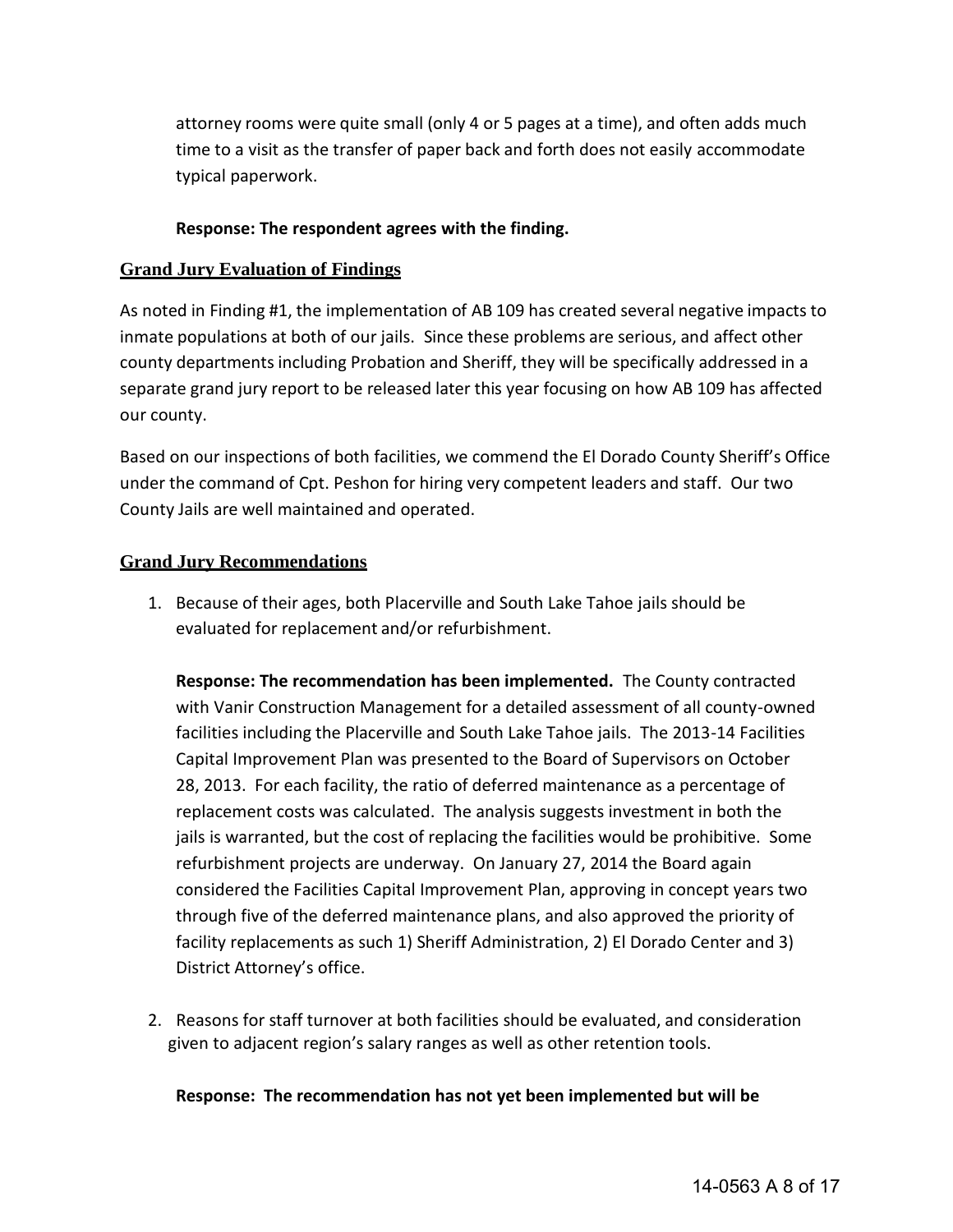**implemented in the future.** The Chief Administrative Office, Human Resources Department and the Sheriff Office will work to address turnover, and endeavor to report back to Board of Supervisors within six months as resources permit.

2. An advisory team including the Sheriff's Office, county mental health professionals, and other incarceration experts should be formed to make recommendations to improve the care, treatment and housing of mentally ill inmates.

 **Response: The recommendation has been implemented.** County departments already work with the Sheriff's Office to address the mental health care of inmates at the time of incarceration and when being release from jail.

4. Search for a better process for attorney/client paperwork transfer (perhaps in a manner similar to regular mail) to alleviate the attorney wait times. This may eliminate the need for an additional attorney room.

**Response: The recommendation will not be implemented because it is not warranted.** The Sheriff's Office already offers a system of bulk paperwork delivery from an attorney to a client.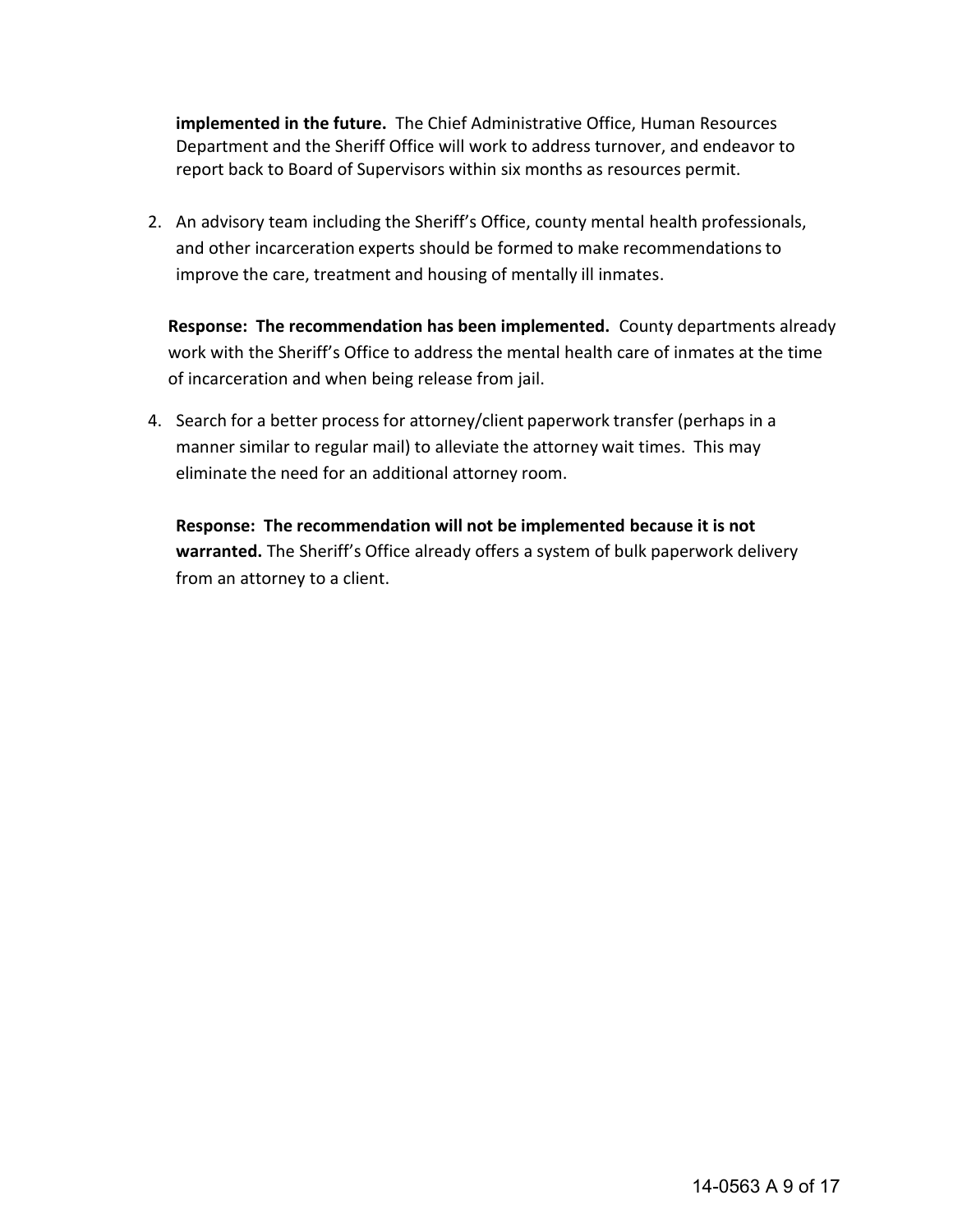## **EL DORADO COUNTY GRAND JURY, 2013- 2014**

## **REPORT NUMBER 13/14- 03**

## *EL DORADO COUNTY JUVENILE DETENTION FACILITIES INSPECTIONS*

## **Reason for the Report**

Each year, the grand jury is mandated by California Penal Code §919(b) to "inquire into the conditions and management of the public prisons within the county."

#### **Background**

Both South Lake Tahoe and Placerville have Juvenile Detention Centers. They are managed by the El Dorado County Probation Department. The South Lake Tahoe facility is relatively new (2005), while the Placerville facility was built in 1971. Both facilities can accommodate approximately 40 wards, and at the time of our inspection were at about 50% capacity. The average age of the wards is 13 years.

## **2013-2014 Grand Jury Actions**

This grand jury conducted on-site inspections of the South Lake Tahoe Juvenile Detention Center on September 23, 2013, and the Placerville facility on October 21, 2013. We interviewed both staff and wards regarding the condition and management of the facilities.

#### **Grand Jury Findings**

1. Both facilities appeared to be well maintained.

#### **Response: The respondent agrees with the finding.**

2. Both facilities appeared to be well managed.

#### **Response: The respondent agrees with the finding.**

3. The kitchen areas were sanitary, and the menus indicate a variety of well-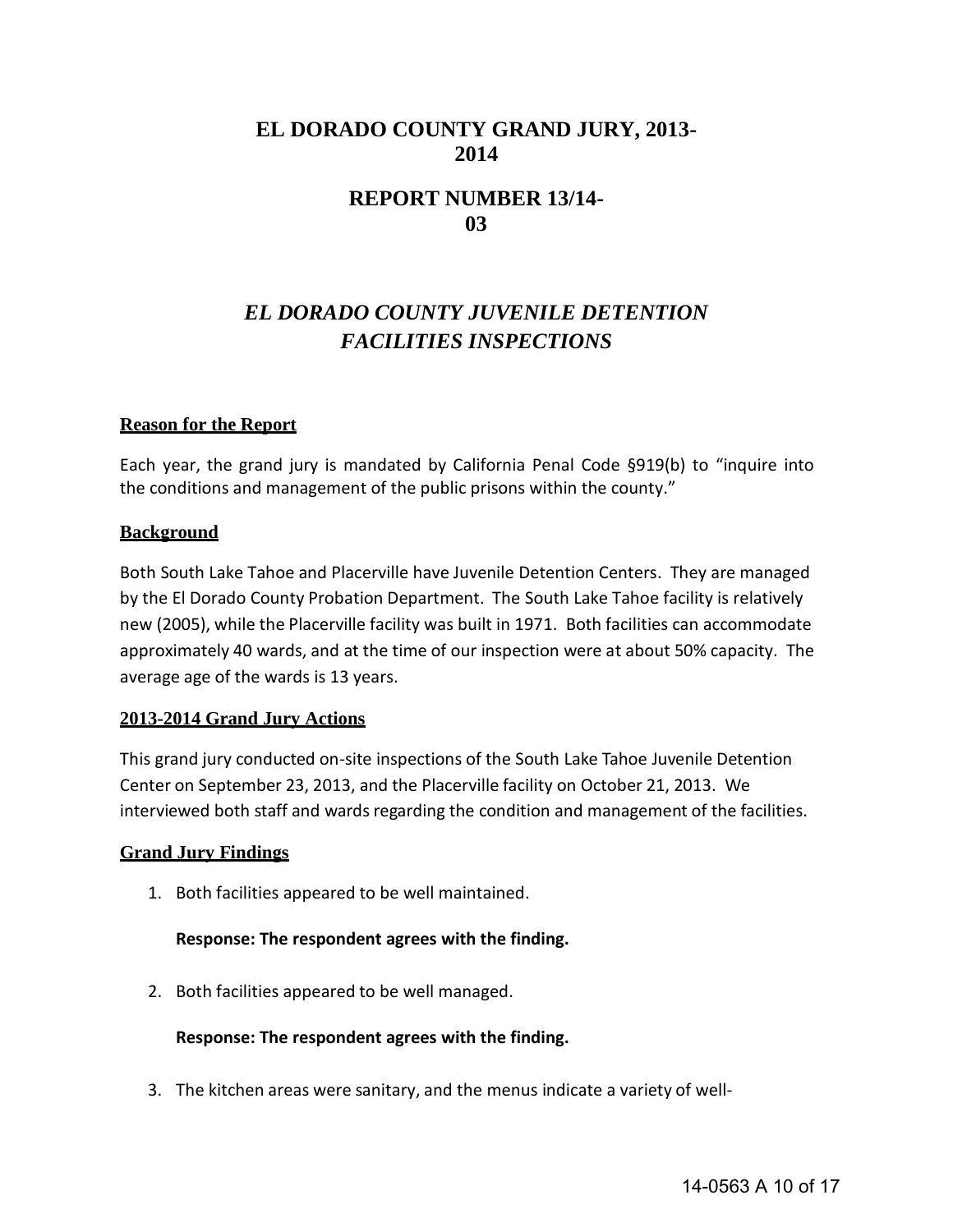balanced meals.

## **Response: The respondent agrees with the finding.**

4. We observed an abundance of programs for the wards, including substance abuse, life skills, work skills, aggression replacement training, goal setting, and a couple of girls- only programs.

## **Response: The respondent agrees with the finding.**

5. We were told that the local community is involved in providing bible study and church services. The Juvenile Services Council conducts various activities and parties monthly, especially during holidays.

## **Response: The respondent agrees with the finding.**

6. Both facilities operate a school program with one principal who oversees Placerville and South Lake Tahoe teachers on staff. The curriculum is tied in to public schools, but specific needs of each ward are incorporated into the study plan. School is in session every day for *all* wards even if incarcerated for only one day.

## **Response: The respondent agrees with the finding.**

7. Maintaining adequate female staff had been a problem, primarily at the South Lake Tahoe facility. Recent aggressive recruitment efforts have been effective in mitigating that problem.

## **Response: The respondent agrees with the finding.**

8. In the Placerville facility, the south exercise area is not used due to drainage problems. There are cracks in the asphalt, the surface is uneven, and it is not covered. This causes the usable north area to be over-crowded.

## **Response: The respondent agrees with the finding.**

9. The Placerville facility does not have a "sally port" (separate entrance for new wards). The public front door of the building is the only accommodation for all entrants. This lack of a separate entrance for new wards creates potential confidentiality and safety concerns.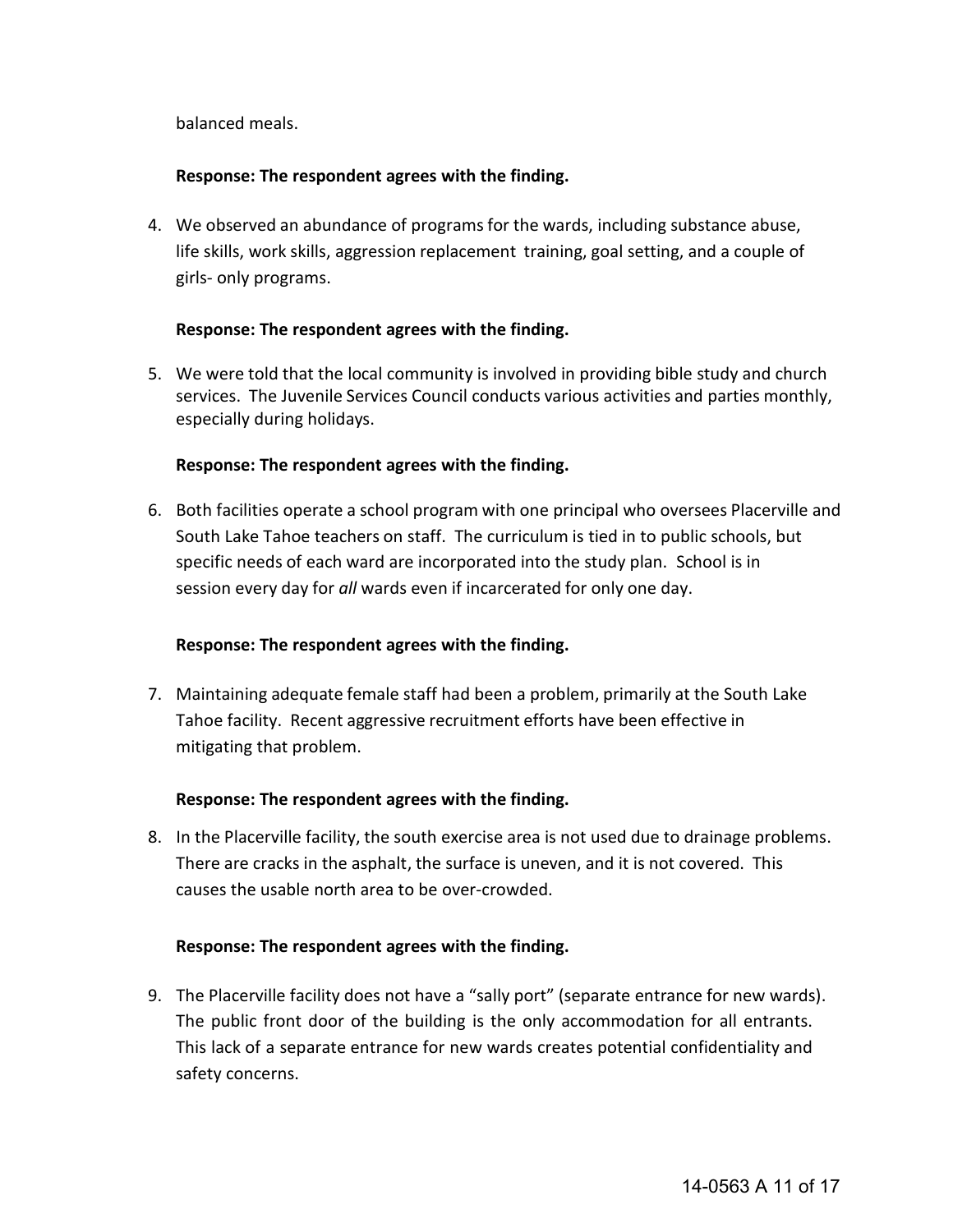## **Response: The respondent agrees with the finding.**

## **Grand Jury Evaluation of Findings**

We were impressed with the school principal and program manager. We commend the El Dorado County Probation Department for its wide array of schooling and behavior programs for the wards. We liked their stated goal for the kids: "Don't Come Back"!

## **Grand Jury Recommendations:**

1. Because of its age, the Placerville facility should be evaluated for replacement or extensive refurbishment.

**Response: The recommendation has been implemented.** The County contracted with Vanir Construction Management for a detailed assessment of all county-owned facilities including the Placerville Juvenile Hall. The 2013-14 Facilities Capital Improvement Plan was presented to the Board of Supervisors on October 28, 2013. The condition assessment report for the Placerville Juvenile Hall indicates a high deferred maintenance to replacement ratio. Deferred maintenance needs are estimated at \$1,858,637, and replacement cost at \$3,760,000. Similar to the Grand Jury's recommendation, Vanir Construction suggests the "County should evaluate how this facility currently meets needs. If the building is not meeting current and future needs, then the county should look to relocate or replace this building." However, given competing facility replacement priorities, relocation of this facility is not feasible at this time. On January 27, 2014 the Board again considered the Facilities Capital Improvement Plan, approving in concept years two through five of the deferred maintenance plans, and also approved the priority of facility replacements as such 1) Sheriff Administration, 2) El Dorado Center and 3) District Attorney's office.

2. The surface of the south exercise area at the Placerville facility should be repaired and an overhead cover installed.

 **Response: The recommendation has not yet been implemented but will be implemented in the future.** This repair and others identified in the Facilities Improvement Plan will be completed according to the approved schedule of priorities and available resources.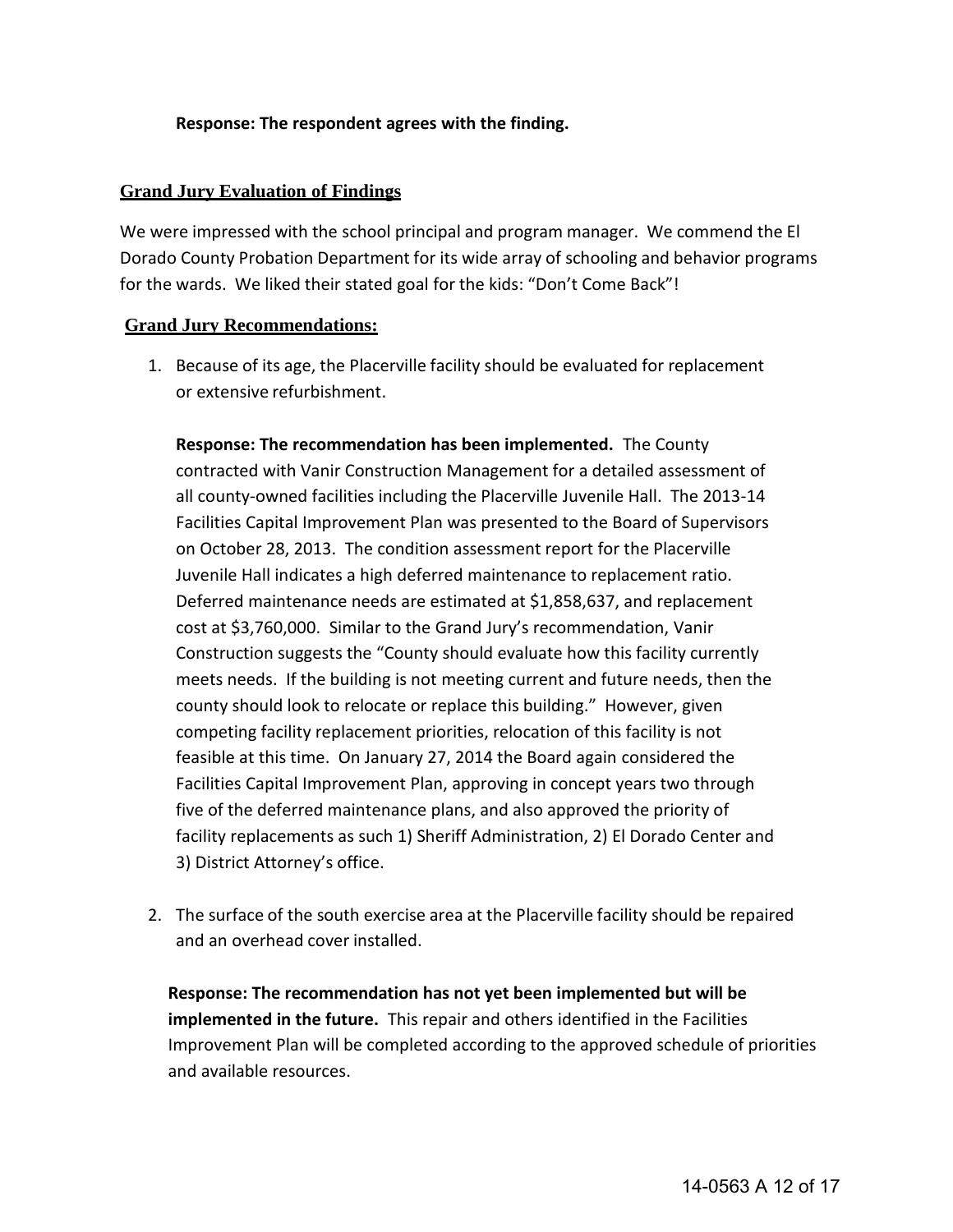3. A "sally port" (separate entrance for new wards) should be added to the Placerville facility.

**Response: The recommendation will not be implemented because it is not reasonable.** The Placerville Juvenile Hall has fire, safety, structural, and electrical deferred maintenance needs that must be addressed before the county can consider this improvement.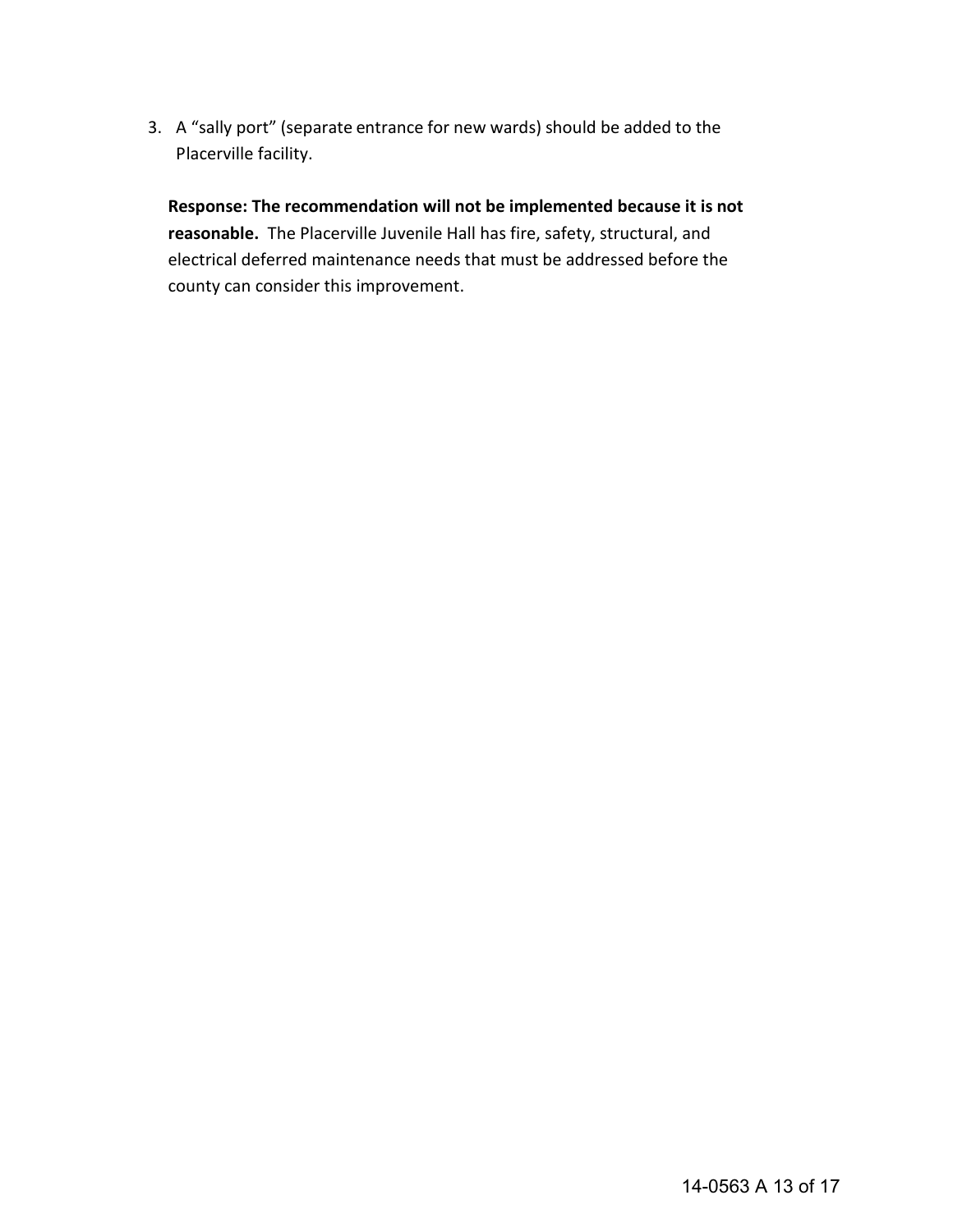## **EL DORADO COUNTY GRAND JURY 2013- 2014**

## **REPORT NUMBER 13/14- 06**

## **Board of Supervisors Permit Fee Waivers and Refunds**

## **Reason For Report**

The Grand Jury became aware of the Board of Supervisor's practice of waiving some permit fees that are otherwise required by the Board's own policies and ordinances. Those same fees are paid by other payers in similar circumstances.

#### **Background**

Board of Supervisors Resolution Number 180-2007, dated 7/10/2007, establishes a building fee schedule that provides specific fees. It gives the Director of Development Services the ability to authorize the refund of any fee erroneously paid or when no permit work is performed.

Board of Supervisors Policy Number B-2, Fee Waiving, revised 2/7/1989, amends policies and procedures regarding consideration of requests for waiver of County fees, permit charges and other administrative costs. It authorizes the Chief Administrative Officer (CAO) to waive permit fees if the CAO makes one of six specific findings.

Board of Supervisors Resolution Number 45-2008, dated 2/12/2008, declares property owners affected by the Angora fire eligible for Permit Fee Waivers.

Article XVI, section 6 of the California Constitution prohibits a gift of public money to an individual without public purpose.

#### **Methodology**

The Grand Jury interviewed members of the Board of Supervisors and county

staff. The Grand Jury reviewed:

- Board of Supervisors Resolution Number 180-2007.
- Board of Supervisors Policy Number B-2.
- Resolution Number 45-2008.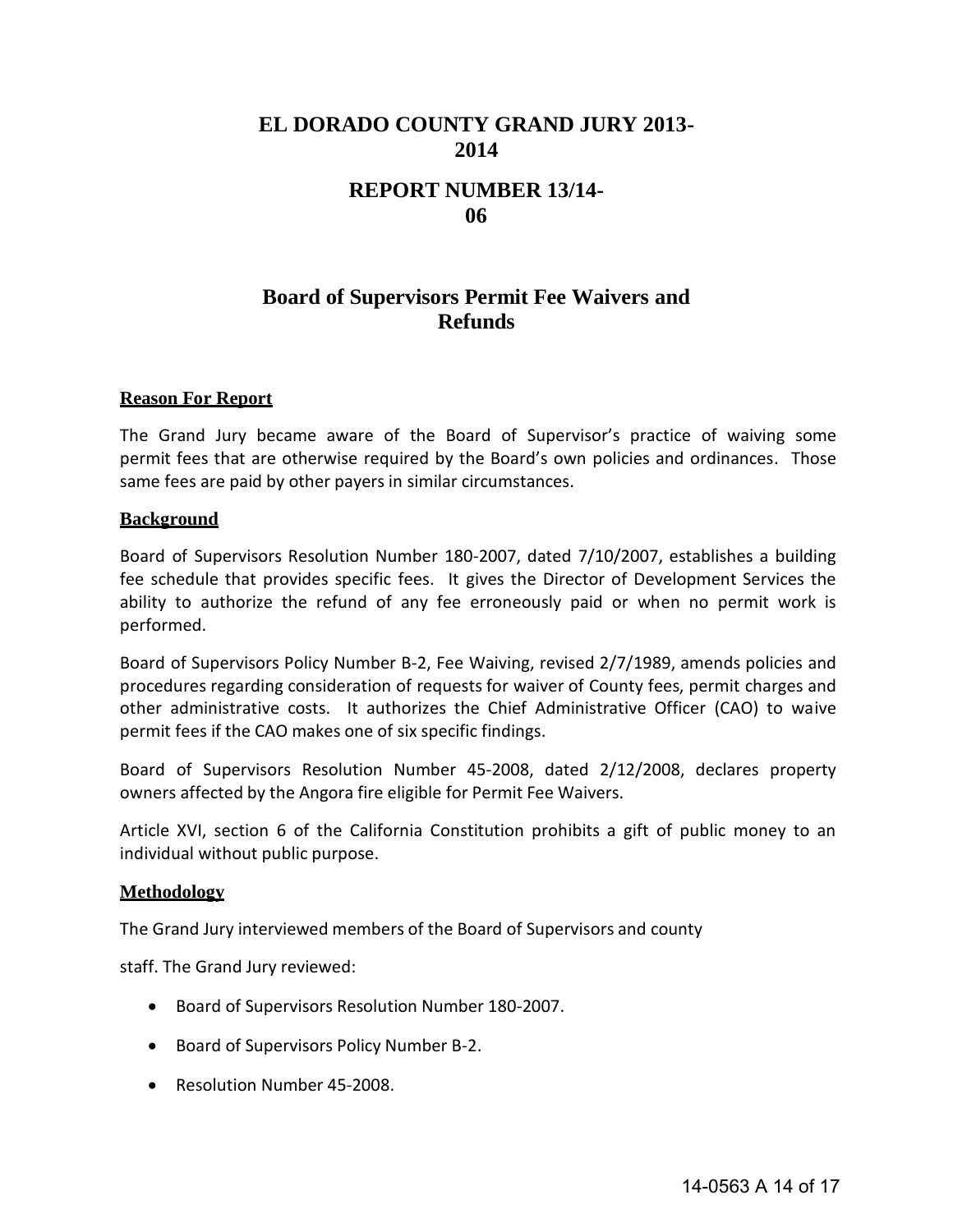- A Board of Supervisors meeting agenda Item 11-1161 in which the Board approved the refund of grading permit and asbestos dust mitigation fees.
- A Board of Supervisors Board meeting agenda Item 12-1103 in which the Board approved the waiver of any and all permit fees for needed improvements to wheelchair and handicap access to a home.
- A List of Building Permits with Waived Fees for Years 2009 through October 3, 2013

provided by the County's IT department.

Article XVI, section 6 of the California Constitution.

## **Discussion**

A list of permit fee waivers for the five year period 2009 through October 3, 2013 was reviewed. Almost all were waived by the County Administrative Officer pursuant to the specific provisions of El Dorado County Fee Waiving Policy B-2 with three exceptions.

- 1. A waived fee for Permit Number 203375 grading and asbestos dust mitigation.
- 2. A waived fee for Permit Number 209320 for construction of a wheelchair access ramp following the catastrophic injury suffered by the home owner's teenage son.
- 3. Fees for homes damaged or destroyed in the Angora fire of 2007.

The waivers appear to have been granted without an attempt to identify and reimburse permit fees paid by other owners for grading permits, homes remodeled to accommodate the needs of a family member incapacitated by a catastrophic injury or properties destroyed by a fire other than the 2007 Angora fire. Similarly situated property owners were not treated in a commensurate manner.

The Board of Supervisors reimbursed permit fees in each of these situations without stating the public purpose that made it appropriate to do so.

Article XVI, section 6 of the California Constitution prohibits any "gift" of public money to an individual. Expenditures of public funds must have a public purpose. (75 Ops.Cal.Atty.Gen. 20) However, under the public purpose doctrine, public funds may be expended only if a direct and substantial public purpose is served by the expenditure, and private individuals are benefitted only as an incident to the promotion of the public purpose. (California Housing Finance Authority v. Elliott (1976) 17 Cal.3d 575, 583.)

## **Findings**

1. Permit fees were required and paid for a Grading Permit and asbestos mitigation. The Board authorized reimbursement of the already paid fees. They were subsequently reimbursed.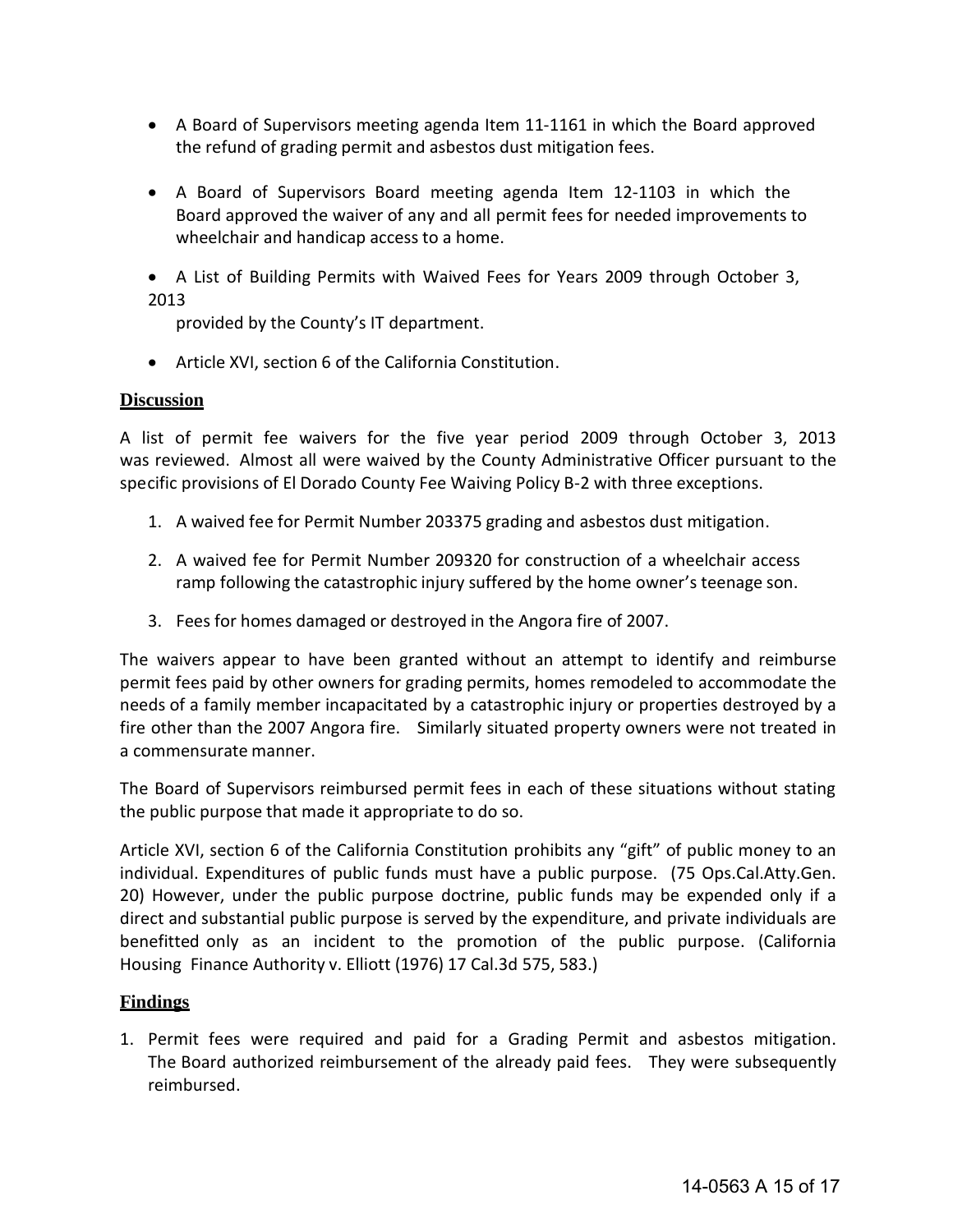## **Response: The respondent agrees with the finding.**

2. Permit fees were required for a wheel chair ramp to be added to a home after the owner's teenage son was critically injured. The Board authorized waiver of these fees.

#### **Response: The respondent agrees with the finding.**

3. The Board has approved waiver of permit fees for owners of property burned in the Angora fire of 2007. Neither Resolution No. 180-2007 nor Policy B-2 nor any other policy authorized refund of these fees. No public purpose was stated for the refund of these fees.

**Response: The respondent disagrees partially with the finding.** The Board of Supervisors waived permit fees for replacement of structures previously approved but destroyed by the catastrophic wildfire. The County continued to collect building fees from fire victims who were expanding their previously approved structures.

3. The Grand Jury found no evidence that the Board sought out or provided relief to others in similar circumstances for grading of property, property lost in fire or the remodeling of a home made necessary by a family member's critical injury.

 **Response: The respondent disagrees partially with the finding.** Policy B-2 leaves the discretion to pursue a fee waiver up to the individual applicants. Most projects will not fall under the narrow exception criteria outlined in Policy B-2, and it would not be a reasonable use of public resources to individually research each project for fee waiver eligibility.

4. The Grand Jury finds that reimbursement of these fees was a gift of public funds in violation of Article XVI of the California Constitution.

**Response: The respondent disagrees with the finding.** The Board of Supervisors believes that the fee waivers provided meet the definition of public purpose. The Angora Fire destroyed over 250 homes and devastated many families. It was in the best interest of those families and the community in general to hasten the reconstruction of homes and lives. Property owners had already paid permit fees when the homes were originally constructed. As noted, the County continued to collect building fees for expansion projects no

## **Recommendation**

1. The Grand Jury recommends that the Board of Supervisors no longer waive or reimburse permit fees unless they are specifically allowed by a Board Policy, California Constitution or State statute. Waving fees in an ad hoc manner gives the impression of collusion and favoritism.

**Response: The recommendation has been implemented.** The Board of Supervisors believes that the identified fee waivers are consistent with Board discretionary authority